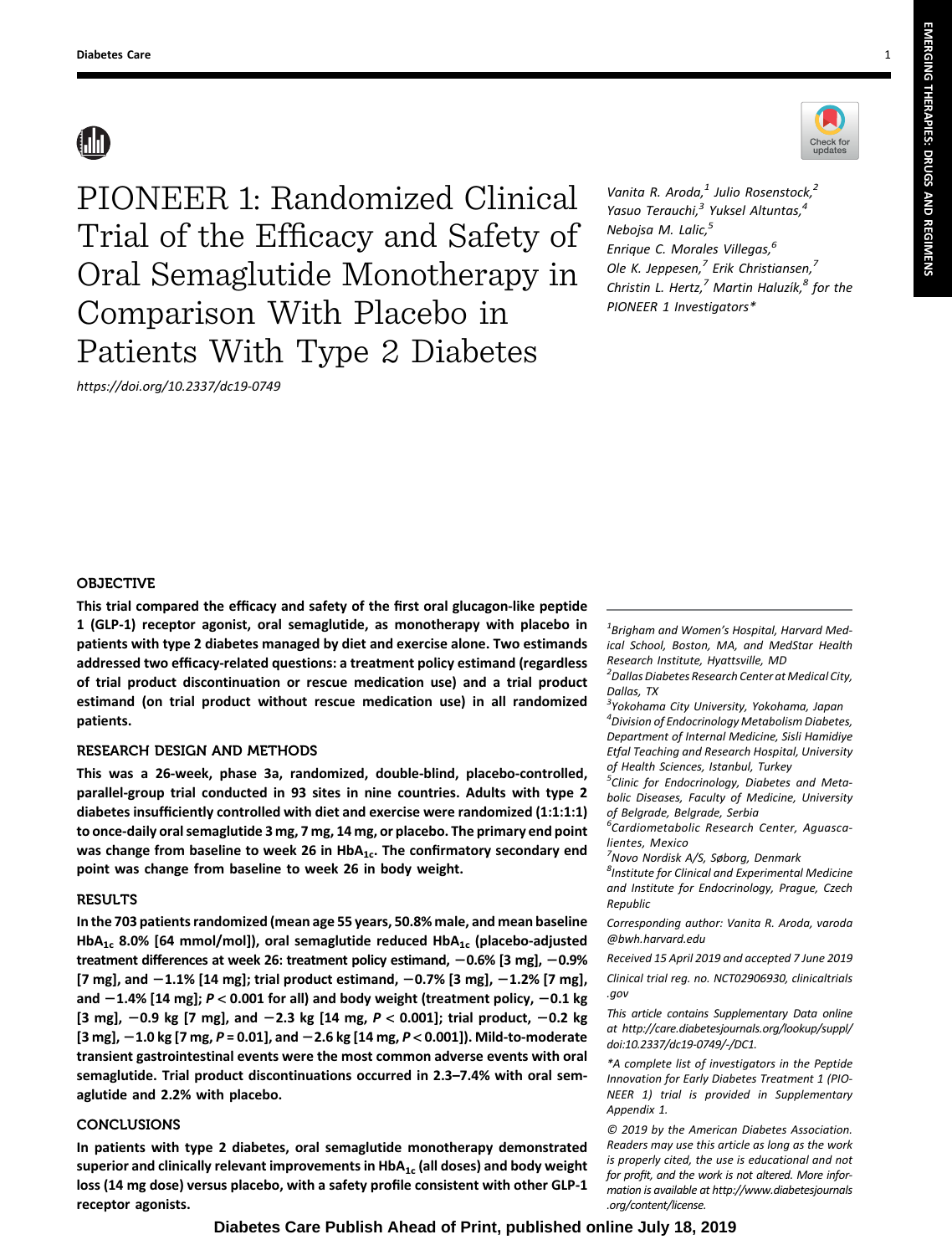Glucagon-like peptide 1 (GLP-1) receptor agonists are effective treatment options for achieving glycemic control in patients with type 2 diabetes but so far have only been available as subcutaneous injections (1,2). The GLP-1 analog semaglutide, administered subcutaneously once weekly, has been shown to effectively reduce glycated hemoglobin ( $HbA_{1c}$ ) and induce body weight loss in patients with type 2 diabetes (3) and reduce the risk of cardiovascular events in those with established cardiovascular disease or high cardiovascular risk (4).

Peptide-based drugs, including GLP-1 receptor agonists, typically have very low bioavailability when administered orally due to extensive degradation by proteolytic enzymes and poor absorption across the gastrointestinal mucosa (5,6). Oral semaglutide is developed as a tablet, coformulated with the absorption enhancer sodium N-(8-[2-hydroxylbenzoyl] amino) caprylate (SNAC) (7). SNAC exerts multiple actions to enhance absorption, including facilitating the passage of semaglutide across the gastric epithelium via a transcellular mechanism, as well as providing a localized increase in pH to protect semaglutide from proteolytic degradation (8). The pharmacokinetics of oral semaglutide have been established in healthy subjects and subjects with type 2 diabetes and support once-daily dosing (9). Based on the results of the dose-finding phase 2 trial (7), three doses of oral semaglutide (3, 7, and 14 mg) were selected for the phase 3 program. Here, we present the results of the first completed phase 3 trial with oral semaglutide, which assessed the efficacy and safety of oral semaglutide monotherapy in patients with type 2 diabetes managed only with diet and exercise.

# RESEARCH DESIGN AND METHODS

The trial protocol was approved by relevant local independent ethics committees and institutional review boards at each site and conducted in accordance with the Declaration of Helsinki and International Council for Harmonisation of Technical Requirements for Pharmaceuticals for Human Use (ICH) (10,11). All patients provided written, informed consent prior to commencement of trial-related activities.

#### Trial Design

This was a 26-week, randomized, doubleblind, placebo-controlled, parallel-group

trial conducted at 93 sites across nine countries (Algeria, Bulgaria, Czech Republic, Japan, Mexico, Russia, Serbia, Turkey, and the U.S.) from September 2016 to December 2017. The trial was registered with ClinicalTrials.gov (identifier NCT02906930 [trial registered 15 September 2016 and initiated 20 September 2016]). Randomization of patients was stratified by Japanese and non-Japanese patients. Patients and investigators were blinded to treatment through the use of visually identical tablets and packaging for trial products and the use of a trial-specific interactive web/voice system that assigned treatment codes.

Two different scientific questions related to the efficacy objectives were addressed through the definition of two estimands ("treatment policy" and "trial product"). Both estimands were defined based on interactions with regulatory agencies (12).

The treatment policy estimand evaluates the treatment effect for all randomized patients regardless of trial product discontinuation and use of rescue medication. This estimand reflects the intention-to-treat principle as defined in ICH E9 (R1) (13). The estimand reflects the effect of initiating treatment with oral semaglutide compared with initiating treatment with placebo, both potentially followed by discontinuation of trial product and/or addition of or switch to another glucose-lowering drug.

The trial product estimand evaluates the treatment effect for all randomized patients under the assumption that all patients remained on trial product for the entire planned duration of the trial and did not use rescue medication. This estimand aims at reflecting the effect of oral semaglutide compared with placebo without the confounding effect of rescue medication. The statistical analysis that was applied to estimate this estimand is similar to how many phase 3a diabetes trials have previously been evaluated, and results from such analyses are currently included in many product labels (prescribing information, U.S., and summary of product characteristics [SmPC], European Union) for glucose-lowering drugs (e.g., Ozempic SmPC) (14).

Trial product discontinuation and initiation of rescue medication are accounted for by the treatment policy strategy for the treatment policy estimand and by the hypothetical strategy for the trial product estimand as defined in draft ICH E9 (R1) (13). Further details on the estimands can be found in [Supplementary](http://care.diabetesjournals.org/lookup/suppl/doi:10.2337/dc19-0749/-/DC1) [Appendix 2](http://care.diabetesjournals.org/lookup/suppl/doi:10.2337/dc19-0749/-/DC1).

#### Patient Population

Adult patients with type 2 diabetes were eligible if they had  $HbA_{1c}$  in the range of 7.0–9.5% (53–80 mmol/mol) with management only by diet and exercise. Key exclusion criteria included treatment with any antidiabetes medication within 90 days before screening, proliferative retinopathy or maculopathy requiring acute treatment, personal or family history of medullary thyroid carcinoma or multiple endocrine neoplasia syndrome type 2, estimated glomerular filtration rate  $\leq 60$  mL/min/1.73 m<sup>2</sup>, or a history of pancreatitis. See [Supple](http://care.diabetesjournals.org/lookup/suppl/doi:10.2337/dc19-0749/-/DC1)[mentary Table 1](http://care.diabetesjournals.org/lookup/suppl/doi:10.2337/dc19-0749/-/DC1) for more details on eligibility criteria.

#### Drug Administration

Patients were randomized 1:1:1:1 to receive 3, 7, or 14 mg oral semaglutide or placebo. All patients randomized to oral semaglutide initiated treatment with 3 mg once daily with dose escalations every 4 weeks until the randomized maintenance dose was achieved. There was a 5-week follow-up period after the 26-week treatment period [\(Supplemen](http://care.diabetesjournals.org/lookup/suppl/doi:10.2337/dc19-0749/-/DC1)[tary Fig. 1\)](http://care.diabetesjournals.org/lookup/suppl/doi:10.2337/dc19-0749/-/DC1).

Since food intake can decrease the bioavailability of semaglutide administered in the oral formulation (15), patients were instructed to administer trial product in the morning in a fasting state, with up to half a glass of water ( $\sim$ 120 mL/4 fluid ounces), and wait at least 30 min before the first meal of the day and/or taking other oral medication.

Rescue medication criteria for persistent hyperglycemia were confirmed fasting blood glucose  $>$  240 mg/dL (13.3) mmol/L) from weeks  $8-13$  or  $>200$ mg/dL (11.1 mmol/L) from week 14 onward. Rescue medication was prescribed at the investigator's discretion according to American Diabetes Association and European Association for the Study of Diabetes guidelines (2) (excluding GLP-1 receptor agonists, dipeptidyl peptidase-4 inhibitors, and amylin analogs). Patients continued in the trial after receiving rescue medication and also if discontinuing trial product and receiving other glucose-lowering medications.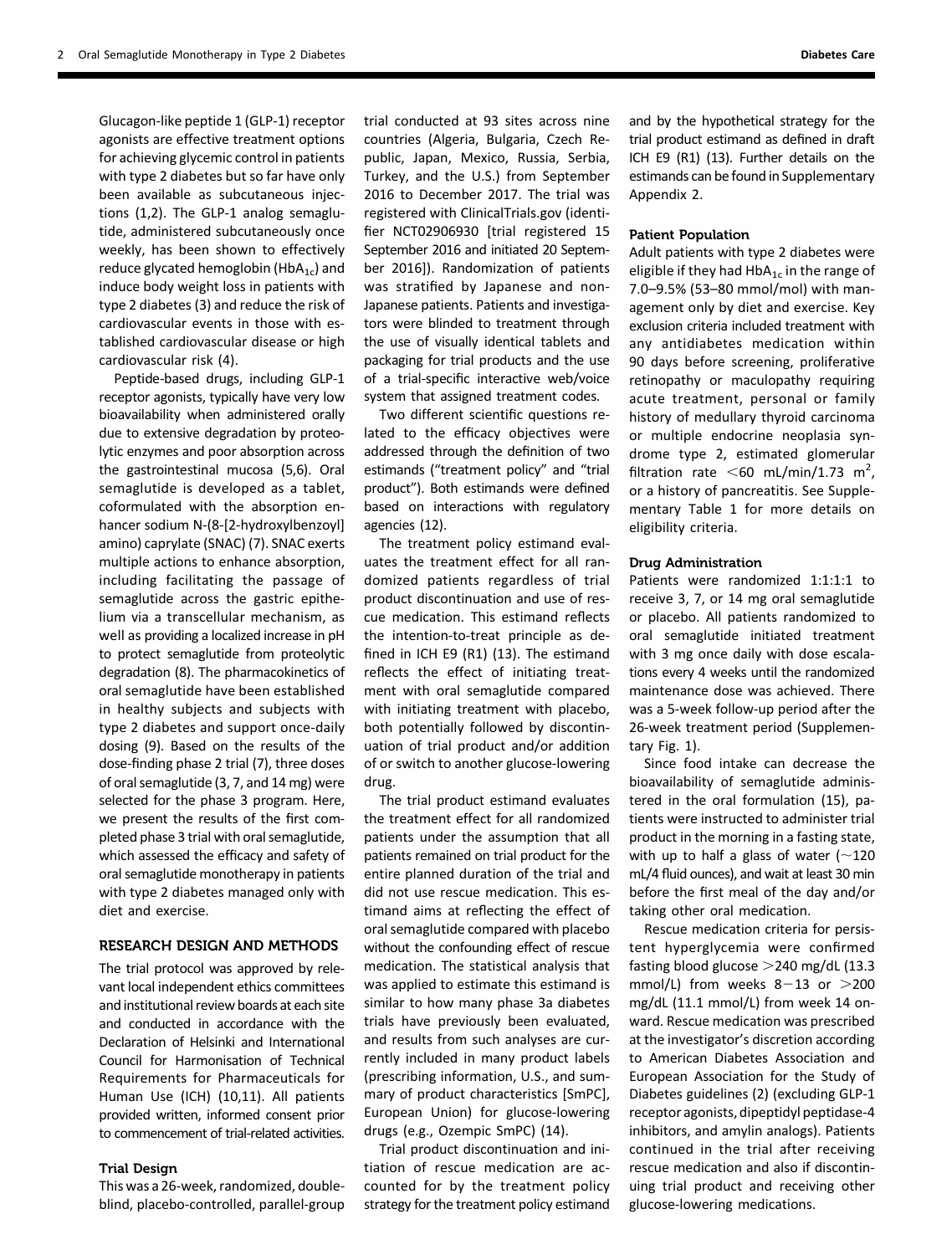## Study End Points and Assessments

The primary end point was change in  $HbA_{1c}$  from baseline to week 26. The confirmatory secondary end point was change from baseline to week 26 in body weight. Supportive secondary end points included changes in measures of glucose control (including fasting plasma glucose, C-peptide, insulin, proinsulin, glucagon, self-monitored blood glucose [SMBG] profile, and achievement of an  $HbA_{1c}$ target of  $<$ 7% [53 mmol/mol] or  $\leq$ 6.5% [48 mmol/mol]) and achievement of weight loss of at least 5% or 10%, as well as C-reactive protein and fasting lipid levels-all from baseline to week 26. Prespecified composite end points included the following: 1)  $HbA_{1c}$  <7% (53 mmol/mol) without severe (16) or blood glucose–confirmed  $\leq 56$  mg/dL [3.1 mmol/L]) symptomatic hypoglycemia and no weight gain and 2) at least an absolute reduction in  $HbA_{1c}$  of 1% (11 mmol/mol) and body weight loss of 3% or more. Blood samples were drawn at baseline and 4, 8, 14, 20, and 26 weeks and analyzed at a central laboratory to assess  $HbA_{1c}$  and fasting plasma glucose (all visits) and other efficacy parameters (baseline and week 26 only). Patients were provided with a blood glucose meter to perform a 7-point SMBG profile at baseline and week 26 and to confirm hypoglycemic symptoms.

Safety end points were number of adverse events and number of severe or blood glucose–confirmed symptomatic hypoglycemic episodes until week 31. Other safety measurements included changes in vital signs and laboratory variables. A treatment-blinded independent external adjudication committee (EAC) validated prespecified categories of adverse events (including deaths, cardiovascular events, malignant neoplasms, acute kidney injury, acute pancreatitis, and lactic acidosis).

# Statistical Analysis

The primary end point and the confirmatory secondary end point were planned to be tested for superiority of oral semaglutide 3 mg, 7 mg, and 14 mg versus placebo, with a sample size calculation  $(n = 704)$  to ensure a power of at least 90% to jointly confirm  $HbA_{1c}$  superiority of oral semaglutide versus placebo at each dose level.

The confirmation of efficacy of oral semaglutide on change in  $HbA_{1c}$  and in

body weight both from baseline to week 26 was based on a weighted Bonferroni closed-testing strategy (17) to control the overall type 1 error for the hypotheses evaluated by the treatment policy estimand (see [Supplementary Appendix 3](http://care.diabetesjournals.org/lookup/suppl/doi:10.2337/dc19-0749/-/DC1) for details of statistical considerations). The treatment policy was controlled for multiplicity to claim superiority, and all other P values are descriptive.

The treatment policy estimand was estimated by a pattern mixture model using multiple imputation to handle missing week-26 data for both confirmatory end points. Data collected at week 26 irrespective of premature discontinuation of trial product and initiation of rescue medication were included in the statistical analysis. Imputation was done within groups defined by trial product and treatment status at week 26. Both the imputation and the analysis were based on ANCOVA models. The results were combined by use of Rubin's rules (18).

The trial product estimand was estimated by a mixed model for repeated measurements (MMRM) that used data collected prior to premature trial product discontinuation or initiation of rescue medication from all randomized patients.

Further details on the statistical analyses can be found in the [Supplementary](http://care.diabetesjournals.org/lookup/suppl/doi:10.2337/dc19-0749/-/DC1) [Appendix 3](http://care.diabetesjournals.org/lookup/suppl/doi:10.2337/dc19-0749/-/DC1)

All analyses were performed using SAS, version 9.4M2.

## Data Availability

Data will be shared with bona fide researchers submitting a research proposal approved by the independent review board. Access request proposals can be found at novonordisk-trials.com. Data will be made available after research completion, approval of the product, and product use in the European Union and U.S. Individual participant data will be shared in data sets in a deidentified/ anonymized format using a specialized SAS data platform.

## **RESULTS**

## Patient Disposition and Baseline Characteristics

A total of 1,006 patients were screened and 703 patients were randomized [\(Supplementary Fig. 2](http://care.diabetesjournals.org/lookup/suppl/doi:10.2337/dc19-0749/-/DC1)). All randomized patients were exposed to trial product and included in the full and safety analysis sets. Forty randomized patients did

not complete the trial: 6 (3.4%) with oral semaglutide 3 mg, 14 (8.0%) with oral semaglutide 7 mg, 12 (6.9%) with oral semaglutide 14 mg, and 8 (4.5%) with placebo ([Supplementary](http://care.diabetesjournals.org/lookup/suppl/doi:10.2337/dc19-0749/-/DC1) [Fig. 2\)](http://care.diabetesjournals.org/lookup/suppl/doi:10.2337/dc19-0749/-/DC1). Baseline demographics and disease characteristics were similar between treatment groups (Table 1). Approximately 50% of randomized patients were female, and mean age was 55 years, diabetes duration 3.5 years, BMI 31.8  $\text{kg/m}^2$ , and  $\text{HbA}_{1c}$  8.0% [64 mmol/mol].

In total, 46 (6.5%) patients received rescue medication, predominantly in the placebo group: 27 (15.2%) with placebo and 13 (7.4%), 4 (2.3%), and 2 (1.1%) with oral semaglutide 3, 7, and 14 mg, respectively ([Supplementary Table 2\)](http://care.diabetesjournals.org/lookup/suppl/doi:10.2337/dc19-0749/-/DC1). Additional glucose-lowering medication (rescue medication or the use of glucoselowering medication for patients discontinuing trial product but remaining in the trial) was received by 16 (9.1%), 8 (4.6%), and 7 (4.0%) with oral semaglutide 3, 7, and 14 mg, respectively, and 35 (19.7%) with placebo ([Supplementary](http://care.diabetesjournals.org/lookup/suppl/doi:10.2337/dc19-0749/-/DC1) [Table 2](http://care.diabetesjournals.org/lookup/suppl/doi:10.2337/dc19-0749/-/DC1)).

## Glycemic Control

All three doses of oral semaglutide resulted in clinically meaningful and superior reductions in  $HbA_{1c}$  compared with placebo for the treatment policy estimand (regardless of rescue medication use and trial product discontinuation) and statistically significant reductions for the trial product estimand (on treatment without the use of rescue medication) (Fig. 1). Placebo-adjusted estimated treatment differences at week 26 for oral semaglutide 3, 7, and 14 mg, respectively, were as follows ( $P <$ 0.001 for all):  $-0.6%$  (95% CI  $-0.8$  to  $-0.4$ ) (–6 mmol/mol [95% CI –9 to –4]),  $-0.9\%$  (-1.1 to -0.6) (-9 mmol/mol  $[-12$  to  $-7]$ ), and  $-1.1\%$  ( $-1.3$  to  $-0.9$ )  $(-12 \text{ mmol/mol} [-15 \text{ to } -9])$  for the treatment policy estimand and  $-0.7%$  $(-0.9$  to  $-0.5)$  (-7 mmol/mol [-10 to -5]),  $-1.2\%$  (-1.5 to -1.0) (-14 mmol/mol  $[-16$  to  $-11]$ ), and  $-1.4\%$  (-1.7 to -1.2)  $(-16 \text{ mmol/mol} [-18 \text{ to } -13])$  for the trial product estimand.

The observed proportion of patients achieving the HbA<sub>1c</sub> targets (<7.0% [53 mmol/mol] and  $\leq$ 6.5% [48 mmol/mol]) were greater with oral semaglutide compared with placebo. The odds of achieving each target were statistically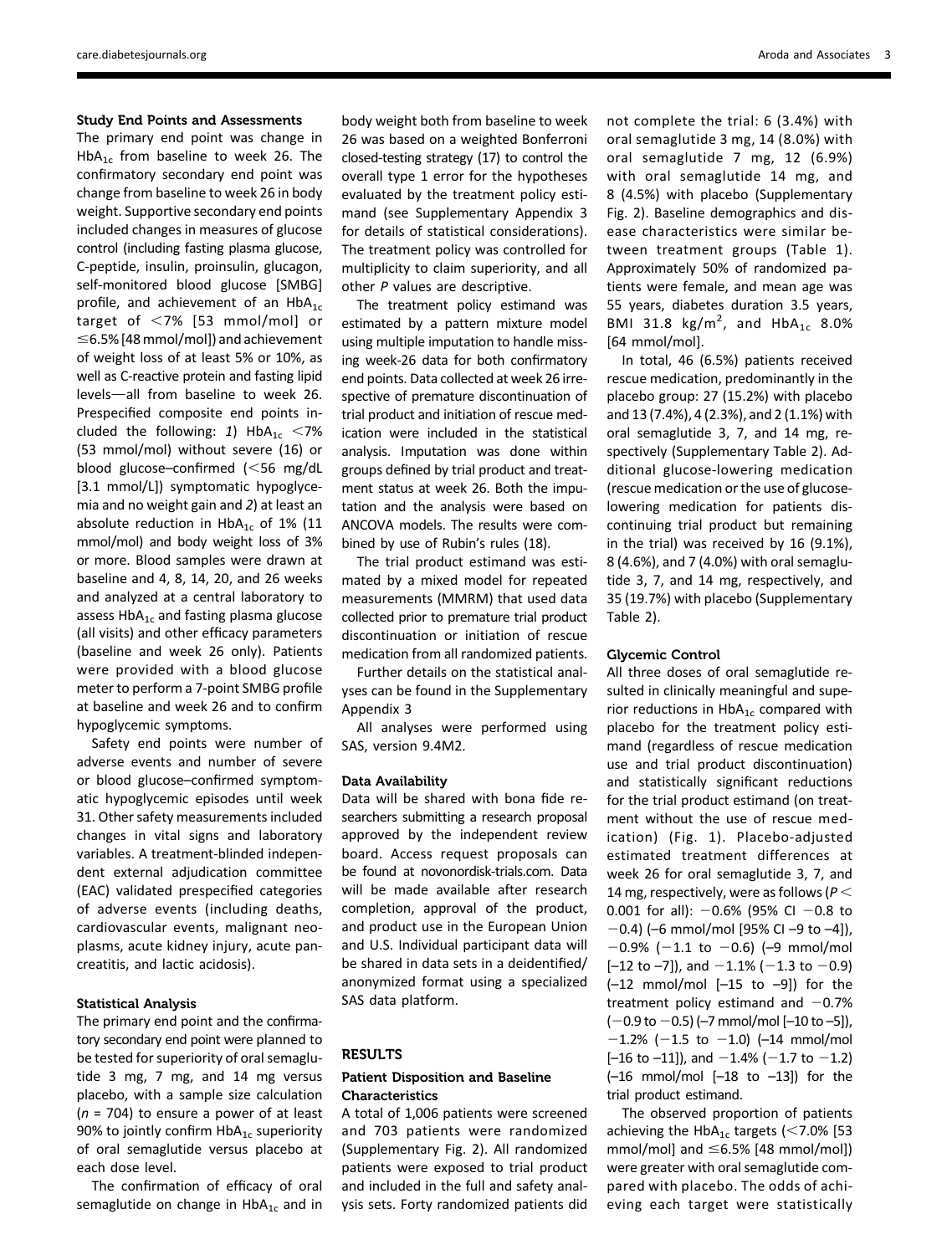|                                                            | Oral semaglutide<br>3 mg ( $n = 175$ ) | Oral semaglutide<br>7 mg ( $n = 175$ ) | Oral semaglutide<br>14 mg ( $n = 175$ ) | Placebo<br>$(n = 178)$ | Total<br>$(N = 703)$ |
|------------------------------------------------------------|----------------------------------------|----------------------------------------|-----------------------------------------|------------------------|----------------------|
| Men, $n$ $(\%)$                                            | 89 (50.9)                              | 93(53.1)                               | 86 (49.1)                               | 89 (50.0)              | 357 (50.8)           |
| Age, years                                                 | $55 \pm 11$                            | $56 \pm 11$                            | $54 \pm 11$                             | $54 \pm 11$            | $55 \pm 11$          |
| Race, $n$ $(\%)$                                           |                                        |                                        |                                         |                        |                      |
| White                                                      | 135(77.1)                              | 131 (74.9)                             | 130 (74.3)                              | 132 (74.2)             | 528 (75.1)           |
| <b>Black or African American</b>                           | 6(3.4)                                 | 11(6.3)                                | 10(5.7)                                 | 10(5.6)                | 37(5.3)              |
| Asian                                                      | 31(17.7)                               | 30(17.1)                               | 29(16.6)                                | 31(17.4)               | 121(17.2)            |
| Other                                                      | 3(1.7)                                 | 3(1.7)                                 | 6(3.4)                                  | 5(2.8)                 | 17(2.4)              |
| Hispanic or Latino ethnicity, n (%)                        | 52 (29.7)                              | 31(17.7)                               | 46 (26.3)                               | 51(28.7)               | 180 (25.6)           |
| Diabetes duration, years                                   | $3.8 \pm 5.3$                          | $3.6 \pm 5.1$                          | $3.4 \pm 4.4$                           | $3.4 \pm 4.6$          | $3.5 \pm 4.9$        |
| Body weight, kg                                            | $86.9 \pm 21.0$                        | $89.0 \pm 21.8$                        | $88.1 \pm 22.1$                         | $88.6 \pm 23.4$        | $88.1 \pm 22.1$      |
| BMI, $\text{kg/m}^2$                                       | $31.8 \pm 6.3$                         | $31.6 \pm 6.4$                         | $31.7 \pm 6.6$                          | $32.2 \pm 6.9$         | $31.8 \pm 6.6$       |
| $HbA_{1c}$ , %                                             | $7.9 \pm 0.7$                          | $8.0 \pm 0.6$                          | $8.0 \pm 0.7$                           | $7.9 \pm 0.7$          | $8.0 \pm 0.7$        |
| $HbA_{1c}$ , mmol/mol                                      | $63 \pm 8$                             | $64 \pm 7$                             | 64 $\pm$ 8                              | $63 \pm 7$             | $63 \pm 8$           |
| Fasting plasma glucose, mg/dL                              | $158 \pm 42$                           | $162 \pm 42$                           | $158 \pm 39$                            | $160 \pm 39$           | $160 \pm 41$         |
| Fasting plasma glucose, mmol/L                             | $8.78 \pm 2.35$                        | $8.98 \pm 2.34$                        | $8.77 \pm 2.17$                         | $8.88 \pm 2.16$        | $8.85 \pm 2.25$      |
| Estimated glomerular filtration rate, mL/min/1.73 $m^{2*}$ | $99 \pm 14$                            | $95 \pm 16$                            | $97 \pm 16$                             | $100 \pm 15$           | $98 \pm 15$          |

# Table 1—Baseline characteristics and demographics

Data are means  $\pm$  SD unless otherwise indicated. \*Glomerular filtration rate was estimated by the Chronic Kidney Disease Epidemiology Collaboration (CKD-EPI) formula.

significantly greater with oral semaglutide than with placebo ( $P < 0.001$  for all doses) (Table 2). Oral semaglutide also reduced fasting plasma glucose significantly more than placebo ( $P < 0.001$  for the trial product estimand) (Table 2).

## Body Weight

Oral semaglutide (14 mg only) provided superior reductions in body weight compared with placebo when evaluated by the treatment policy estimand. According to the trial product estimand, oral semaglutide (7 and 14 mg) provided statistically significant reductions in body weight compared with placebo (Fig. 1). Placebo-adjusted estimated treatment differences at week 26 for oral semaglutide 3, 7, and 14 mg, respectively, were  $-0.1$  kg (95% CI  $-0.9$  to 0.8) ( $P = 0.87$ ),  $-0.9$  kg ( $-1.9$  to 0.1) ( $P =$ 0.09), and  $-2.3$  kg ( $-3.1$  to  $-1.5$ ) ( $P <$ 0.001) for the treatment policy estimand and  $-0.2$  kg ( $-1.0$  to 0.6) (P = 0.71),  $-1.0$  $kg (-1.8 to -0.2) (P = 0.01)$ , and  $-2.6$  kg  $(-3.4 \text{ to } -1.8)$  ( $P < 0.001$ ) for the trial product estimand. Significantly more patients achieved body weight loss of at least 5% with oral semaglutide at 7 mg and 14 mg compared with placebo (Table 2).

# Other Outcomes

The observed proportion of patients who achieved the triple composite end point of HbA<sub>1c</sub> <7% (53 mmol/mol) without

severe or blood glucose–confirmed symptomatic hypoglycemia or weight gain was higher with oral semaglutide (all doses) versus placebo (Table 2). The observed proportion of patients who achieved the composite end point of an  $HbA_{1c}$ reduction of 1% (11 mmol/mol) or more and body weight loss of 3% or more was also higher with oral semaglutide versus placebo (trial product estimand; Table 2). Results for fasting lipid levels and various parameters of glucose metabolism are included in [Supplementary Table 3.](http://care.diabetesjournals.org/lookup/suppl/doi:10.2337/dc19-0749/-/DC1)

#### Safety

Overall, the incidence of adverse events and serious adverse events was similar for oral semaglutide compared with placebo. The most frequent adverse events were nausea and diarrhea (Table 3). Nausea was reported by a low proportion of patients across groups (5.1% to 16%) (Table 3 and [Supplementary Fig. 3\)](http://care.diabetesjournals.org/lookup/suppl/doi:10.2337/dc19-0749/-/DC1), and events were generally mild to moderate and transient. The majority of adverse events were mild to moderate in severity (Table 3). More patients prematurely discontinued trial product due to adverse events with oral semaglutide 7 and 14 mg, and these were predominantly gastrointestinal disorders (Table 3 and [Supplementary Table 4](http://care.diabetesjournals.org/lookup/suppl/doi:10.2337/dc19-0749/-/DC1)). No deaths occurred while on trial product (Table 3 and [Supplementary Table 5\)](http://care.diabetesjournals.org/lookup/suppl/doi:10.2337/dc19-0749/-/DC1). One patient assigned to the oral semaglutide 14 mg group died due to cardiogenic

shock on trial day 138, 42 days after trial product discontinuation.

The proportion of subjects with at least one severe or blood glucose–confirmed symptomatic hypoglycemic episode event was low (5 [2.9%], 2 [1.1%], and 1 [0.6%] patients with oral semaglutide 3, 7, and 14 mg, respectively, and 1 [0.6%] with placebo) (Table 3), and only one severe hypoglycemic episode (oral semaglutide 7 mg) was reported. Diabetic retinopathy–related adverse events were also infrequent across groups (1 [0.6%], 6 [3.4%], and 2 [1.1%] patients with oral semaglutide 3, 7, and 14 mg, respectively, and 3 [1.7%] with placebo) [\(Supplementary Table 6](http://care.diabetesjournals.org/lookup/suppl/doi:10.2337/dc19-0749/-/DC1)).

There were significant increases in mean levels of lipase (13% to 34%) with oral semaglutide compared with placebo ([Supplementary Table 7](http://care.diabetesjournals.org/lookup/suppl/doi:10.2337/dc19-0749/-/DC1)); increases greater than three times the upper limit of normal occurred in 1.7% to 3.4% with oral semaglutide and 1.7% with placebo. There were no instances of EAC-confirmed acute pancreatitis; the prevalence of other EAC-confirmed events is reported in [Supplementary](http://care.diabetesjournals.org/lookup/suppl/doi:10.2337/dc19-0749/-/DC1) [Table 7.](http://care.diabetesjournals.org/lookup/suppl/doi:10.2337/dc19-0749/-/DC1) At week 26, mean pulse rate increased significantly with oral semaglutide 14 mg (3 bpm;  $P = 0.003$ ), but not with 3 or 7 mg, compared with placebo ([Supplementary Table 7\)](http://care.diabetesjournals.org/lookup/suppl/doi:10.2337/dc19-0749/-/DC1). There were no clinically relevant changes in blood pressure or other safety laboratory assessments.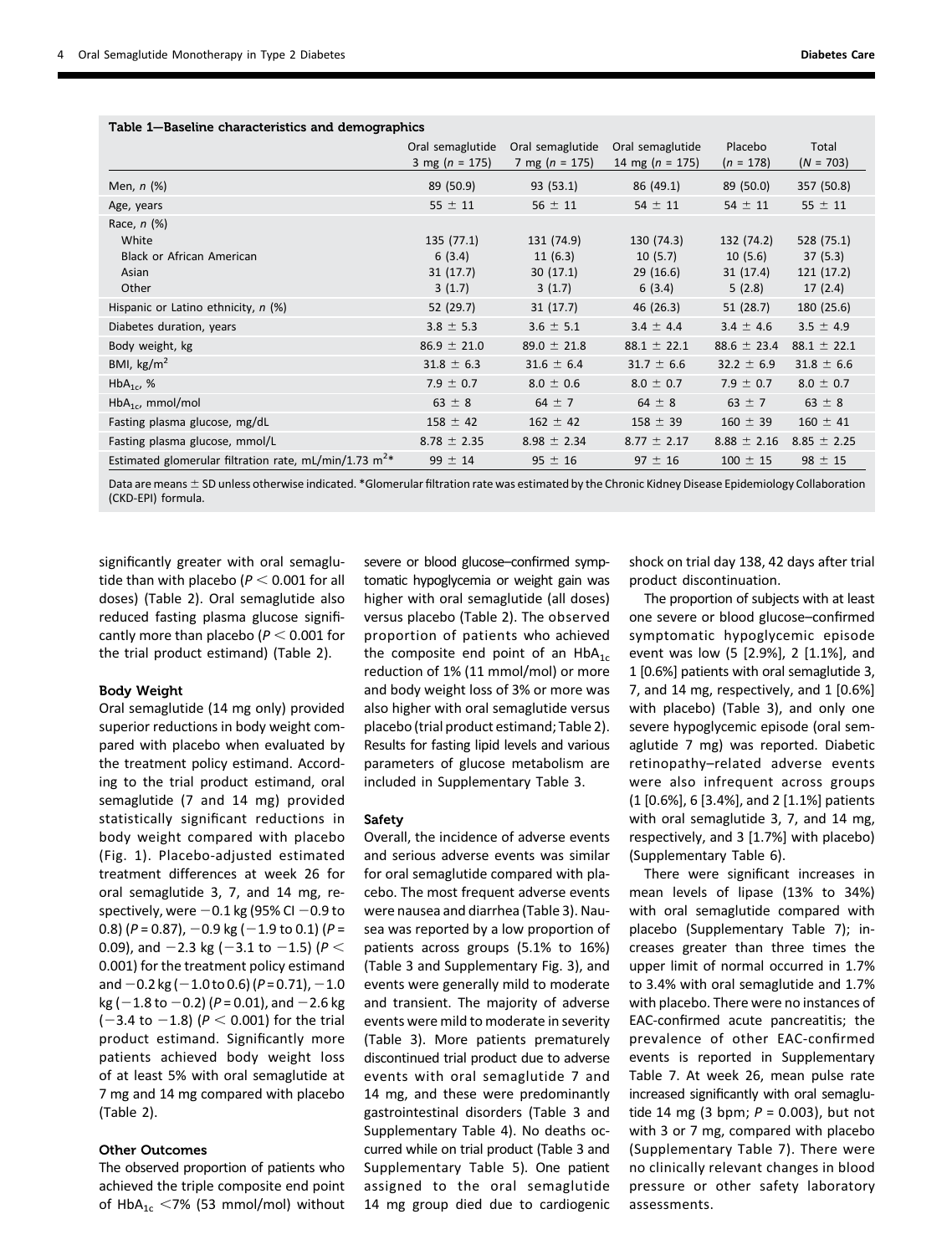

Figure 1—Change in HbA<sub>1c</sub> (primary end point) and body weight (confirmatory secondary end point) from baseline to 26 weeks. Observed absolute mean values ( $\pm$ SEM) for HbA<sub>1c</sub> by the treatment policy estimand (A) and the trial product estimand (B) and estimated mean change from baseline for HbA<sub>1c</sub> by the treatment policy estimand (C) and the trial product estimand (D) at week 26. Observed change from baseline in body weight ( $\pm$ SEM) for the treatment policy estimand (E) and trial product estimand (F) and mean estimated change from baseline for the treatment policy estimand (G) and the trial product estimand (H). Data in the bar charts also show estimated treatment differences (ETDs) with 95% CIs. Treatment policy estimand (C and G): ANCOVA using data irrespective of discontinuation of trial product and initiation of rescue medication. Missing values were imputed by a pattern mixture model using multiple imputation. Patterns were defined by use of trial product and rescue medication. Trial product estimand (D and H): MMRM. Data collected after discontinuation of trial product and initiation of rescue medication are excluded.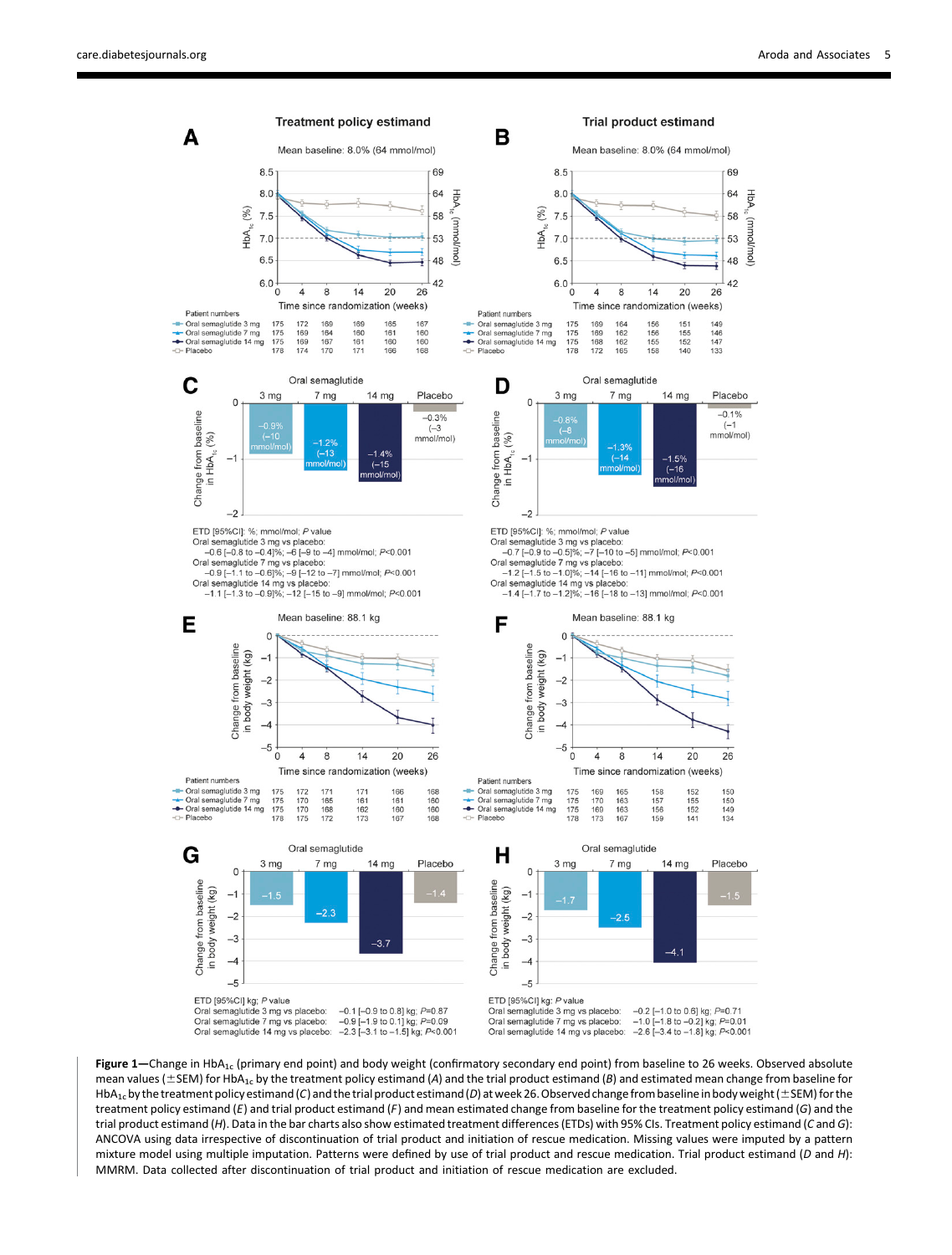| Table 2-Secondary end points at week 26                                                                                                                                                                                                                                                                                                                                                                                                                                                                                                                                                                                                                                                                                                                                                                                                                                                                                                                                                                                                                                                                                                                                  |                                                                                                  |                                                        |                                                                                                                                      |                        |                                                            |                                                        |                                                        |                        |
|--------------------------------------------------------------------------------------------------------------------------------------------------------------------------------------------------------------------------------------------------------------------------------------------------------------------------------------------------------------------------------------------------------------------------------------------------------------------------------------------------------------------------------------------------------------------------------------------------------------------------------------------------------------------------------------------------------------------------------------------------------------------------------------------------------------------------------------------------------------------------------------------------------------------------------------------------------------------------------------------------------------------------------------------------------------------------------------------------------------------------------------------------------------------------|--------------------------------------------------------------------------------------------------|--------------------------------------------------------|--------------------------------------------------------------------------------------------------------------------------------------|------------------------|------------------------------------------------------------|--------------------------------------------------------|--------------------------------------------------------|------------------------|
|                                                                                                                                                                                                                                                                                                                                                                                                                                                                                                                                                                                                                                                                                                                                                                                                                                                                                                                                                                                                                                                                                                                                                                          |                                                                                                  | Treatment policy estimand                              |                                                                                                                                      |                        |                                                            | Trial product estimand                                 |                                                        |                        |
|                                                                                                                                                                                                                                                                                                                                                                                                                                                                                                                                                                                                                                                                                                                                                                                                                                                                                                                                                                                                                                                                                                                                                                          | Oral semaglutide 3 mg<br>$(n = 175)$                                                             | Oral semaglutide 7 mg<br>$(n = 175)$                   | Oral semaglutide 14 mg<br>$(n = 175)$                                                                                                | $(n = 178)$<br>Placebo | Oral semaglutide 3 mg<br>$(n = 175)$                       | Oral semaglutide 7 mg<br>$(n = 175)$                   | Oral semaglutide 14 mg<br>$(n = 175)$                  | $(n = 178)$<br>Placebo |
| % achieving $HbA_{1c} < 7%$ (53 mmol/mol)<br>OR (95% CI) vs. placebo<br>P value                                                                                                                                                                                                                                                                                                                                                                                                                                                                                                                                                                                                                                                                                                                                                                                                                                                                                                                                                                                                                                                                                          | 3.09 (1.91-4.99)<br>< 0.001<br>55.1                                                              | $(3.50 - 9.59)$<br>< 0.001<br>68.8<br>5.79             | 8.36 (4.86-14.41)<br>< 0.001<br>76.9                                                                                                 | 31.0                   | 3.37 (2.05-5.55)<br>< 0.001<br>59.1                        | 8.65 (5.04-14.83)<br>< 0.001<br>71.9                   | 13.35 (7.49-23.83)<br>< 0.001<br>80.3                  | 33.8                   |
| % achieving $HbA_{1c} \leq 6.5\%$ (48 mmol/mol)<br>OR (95% CI) vs. placebo<br>P value                                                                                                                                                                                                                                                                                                                                                                                                                                                                                                                                                                                                                                                                                                                                                                                                                                                                                                                                                                                                                                                                                    | $2.83(1.66 - 4.83)$<br>< 0.001<br>35.9                                                           | $(2.97 - 8.76)$<br>< 0.001<br>47.5<br>5.10             | 9.06 (5.20-15.78)<br>< 0.001<br>63.8                                                                                                 | 17.9                   | 2.86 (1.65-4.96)<br>< 0.001<br>38.9                        | $6.30(3.60 - 11.02)$<br>< 0.001<br>50.0                | 12.06 (6.75-21.55)<br>< 0.001<br>68.0                  | 21.1                   |
| % achieving body weight loss ≥5%<br>OR (95% CI) vs. placebo<br>P value                                                                                                                                                                                                                                                                                                                                                                                                                                                                                                                                                                                                                                                                                                                                                                                                                                                                                                                                                                                                                                                                                                   | $1.30(0.73 - 2.33)$<br>19.6<br>0.37                                                              | $(1.16 - 3.63)$<br>26.9<br>0.01<br>2.05                | $3.74(2.18 - 6.41)$<br>< 0.001<br>41.3                                                                                               | 14.9                   | $1.27(0.70 - 2.31)$<br>0.43<br>21.3                        | $1.92(1.08 - 3.42)$<br>0.03<br>28.7                    | $4.17(2.38 - 7.29)$<br>< 0.001<br>44.3                 | 15.7                   |
| hypoglycemia* and no weight gain<br>% achieving composite: $HbA_{1c} < 7%$<br>(53 mmol/mol) without<br>OR (95% CI) vs. placebo<br>P value                                                                                                                                                                                                                                                                                                                                                                                                                                                                                                                                                                                                                                                                                                                                                                                                                                                                                                                                                                                                                                | $1.98(1.21 - 3.24)$<br>0.007<br>37.1                                                             | $(2.74 - 7.36)$<br>< 0.001<br>56.9<br>4.49             | 7.13 (4.28-11.89)<br>< 0.001<br>68.8                                                                                                 | 23.2                   | 2.20 (1.33-3.64)<br>0.002<br>41.6                          | 5.29 (3.17-8.83)<br>< 0.001<br>59.6                    | 10.08 (5.87-17.32)<br>< 0.001<br>72.8                  | 27.1                   |
| % achieving composite: HbA <sub>1c</sub> reduction<br>$\geq$ 1% (11 mmol/mol) and body<br>OR (95% CI) vs. placebo<br>weight loss $\geq$ 3%<br>P value                                                                                                                                                                                                                                                                                                                                                                                                                                                                                                                                                                                                                                                                                                                                                                                                                                                                                                                                                                                                                    | $1.71(0.90 - 3.26)$<br>0.10<br>18.0                                                              | $(2.47 - 8.22)$<br>< 0.001<br>36.9<br>4.51             | 7.96 (4.40-14.42)<br>< 0.001<br>50.6                                                                                                 | 10.7                   | 2.11 (1.07-4.13)<br>20.1<br>0.03                           | 5.90 (3.12-11.17)<br>< 0.001<br>39.0                   | 11.66 (6.15-22.11)<br>< 0.001<br>54.4                  | 11.3                   |
| Estimated treatment difference vs.<br>Mean change from baseline<br>Fasting plasma glucose, mg/dL<br>placebo (95% CI)<br>Estimated mean<br>P value                                                                                                                                                                                                                                                                                                                                                                                                                                                                                                                                                                                                                                                                                                                                                                                                                                                                                                                                                                                                                        | $-12.9(-21.4 to -4.5)$<br>$-16.2$<br>143.4<br>0.003                                              | $-24.6(-35.1 to -14.2)$<br>< 0.001<br>$-27.9$<br>131.7 | $-29.6$ $(-38.3$ to $-21.0)$<br>< 0.001<br>$-32.9$<br>126.7                                                                          | 156.3<br>$-3.2$        | $-16.5$ $(-24.2$ to $-8.8)$<br>< 0.001<br>$-12.5$<br>147.0 | $-30.9(-38.7 to -23.2)$<br>< 0.001<br>$-27.0$<br>132.6 | $-40.7(-48.5 to -33.0)$<br>< 0.001<br>$-36.7$<br>122.8 | 163.5<br>4.0           |
| Estimated treatment difference vs.<br>Mean change from baseline<br>7-point SMBG mean, mg/dL<br>placebo (95% CI)<br>Estimated mean<br>P value                                                                                                                                                                                                                                                                                                                                                                                                                                                                                                                                                                                                                                                                                                                                                                                                                                                                                                                                                                                                                             | $-22.7(-31.0 \text{ to } -14.4)$ $-28.1(-37.4 \text{ to } -18.7)$<br>< 0.001<br>$-30.1$<br>153.2 | < 0.001<br>$-35.5$<br>147.8                            | $-32.6(-41.8 to -23.5)$<br>< 0.001<br>$-40.1$<br>143.2                                                                               | 175.9<br>$-7.5$<br>I   | $-25.7(-33.5 to -17.9)$<br>< 0.001<br>$-30.9$<br>148.8     | $-32.6(-40.4 to -24.8)$<br>< 0.001<br>$-37.8$<br>141.9 | $-36.1(-43.9 to -28.3)$<br>< 0.001<br>$-41.3$<br>138.4 | 174.5<br>$-5.2$        |
| end points and logistic regression for binary end points, using data irrespective of discontinuation of trial product and initiation of rescue medication. Missing values were imputed by a pattern mixture model using<br>collected after discontinuation of trial product and initiation of rescue medication were excluded. For binary end points, missing values were imputed from subjects randomized to the same trial product using<br>SI conversion factor: to convert glucose from mg/dL to mmol/L, multiply by 0.055494. The mean ± SD for the 7-point SMBG at baseline was 183.3 ± 42.2 mg/dL. Treatment policy estimand: ANCOVA for continuous<br>multiple imputation. Patterns were defined by use of trial product and rescue medication. Trial product estimand: MMRM for continuous end points and logistic regression for binary end points. Data<br>reported to the nearest hundredth. % achieving, proportion of patients achieving; OR, odds ratio; SMBG, self-monitored blood glucose. *Severe or blood glucose-confirmed (<56 mg/dL) symptomatic<br>sequential multiple imputation. P values less than 0.001 are reported<br>hypoglycemic episode. |                                                                                                  |                                                        | as P < 0.001. P values between 0.001 and 0.01 are reported to the nearest thousandth, and P values greater than or equal to 0.01 are |                        |                                                            |                                                        |                                                        |                        |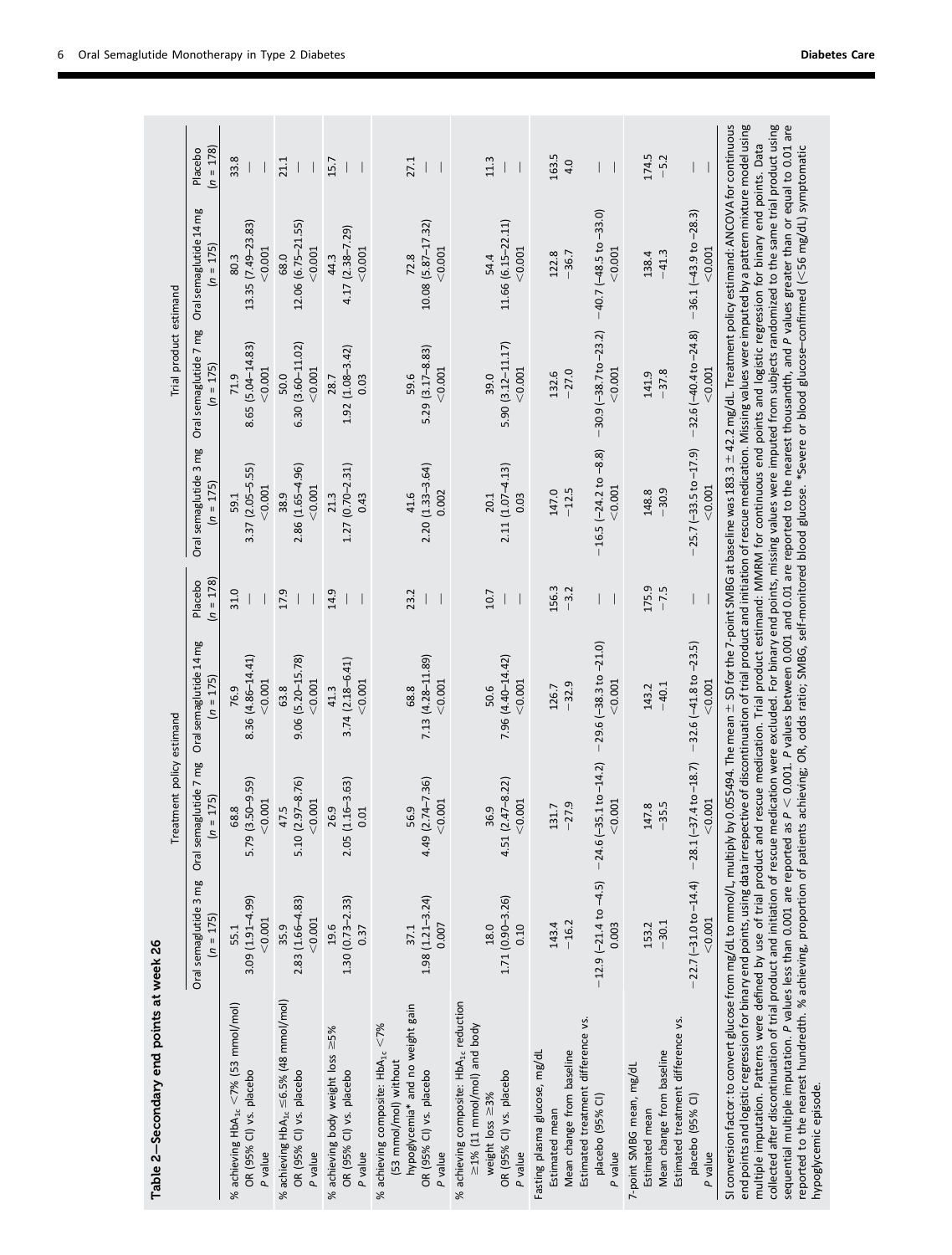| Table 3-On-treatment adverse events |  |  |
|-------------------------------------|--|--|
|-------------------------------------|--|--|

|                                                                                                                                                                        | Oral semaglutide<br>3 mg ( $n = 175$ )                                | Oral semaglutide<br>7 mg $(n = 175)$                                 | Oral semaglutide<br>14 mg ( $n = 175$ )                               | Placebo<br>$(n = 178)$                                              |
|------------------------------------------------------------------------------------------------------------------------------------------------------------------------|-----------------------------------------------------------------------|----------------------------------------------------------------------|-----------------------------------------------------------------------|---------------------------------------------------------------------|
| Any adverse event                                                                                                                                                      | 101(57.7)                                                             | 93 (53.1)                                                            | 99 (56.6)                                                             | 99 (55.6)                                                           |
| Severity<br>Severe<br>Moderate<br>Mild                                                                                                                                 | 8(4.6)<br>40 (22.9)<br>89 (50.9)                                      | 1(0.6)<br>29(16.6)<br>84 (48.0)                                      | 3(1.7)<br>34(19.4)<br>81 (46.3)                                       | 5(2.8)<br>47 (26.4)<br>81 (45.5)                                    |
| Severe or blood glucose-confirmed symptomatic<br>hypoglycemic episode*†‡                                                                                               | 5(2.9)                                                                | 2(1.1)                                                               | 1(0.6)                                                                | 1(0.6)                                                              |
| Severe hypoglycemic episodes*†                                                                                                                                         | $\Omega$                                                              | 1(0.6)                                                               | $\mathbf{0}$                                                          | $\mathbf 0$                                                         |
| Most frequent adverse events > 5% in any group (preferred<br>term)<br>Nausea<br>Diarrhea<br>Vomiting<br>Nasopharyngitis<br>Influenza<br>Headache<br>Decreased appetite | 14(8.0)<br>15(8.6)<br>5(2.9)<br>10(5.7)<br>9(5.1)<br>6(3.4)<br>2(1.1) | 9(5.1)<br>9(5.1)<br>8(4.6)<br>11(6.3)<br>5(2.9)<br>10(5.7)<br>3(1.7) | 28(16.0)<br>9(5.1)<br>12(6.9)<br>3(1.7)<br>4(2.3)<br>9(5.1)<br>9(5.1) | 10(5.6)<br>4(2.2)<br>4(2.2)<br>6(3.4)<br>2(1.1)<br>9(5.1)<br>1(0.6) |
| Serious adverse events                                                                                                                                                 | 5(2.9)                                                                | 3(1.7)                                                               | 2(1.1)                                                                | 8(4.5)                                                              |
| Adverse events leading to premature trial product<br>discontinuation                                                                                                   | 4(2.3)                                                                | 7(4.0)                                                               | 13(7.4)                                                               | 4(2.2)                                                              |
| Adverse events leading to premature trial product<br>discontinuation ( $>3\%$ in any system organ class)§<br>Gastrointestinal disorders                                | 3(1.7)                                                                | 4(2.3)                                                               | 9(5.1)                                                                | 1(0.6)                                                              |
| Deaths                                                                                                                                                                 | $\mathbf 0$                                                           | $\mathbf 0$                                                          | <b>O</b>                                                              | $\mathbf 0$                                                         |

Data are n (%). SI conversion factor: to convert glucose to mmol/L, multiply by 0.055494. "On-treatment": the period when the patient is considered treated with trial product. \*Hypoglycemic episodes were reported on a form separate from that used for adverse events. †Severe hypoglycemia was defined according to the American Diabetes Association classification (16) (requiring assistance of another person to actively administer carbohydrate or glucagon or take other corrective actions). There was one case of severe nocturnal hypoglycemia, which occurred in a patient in the oral semaglutide 7 mg group. ‡Blood glucose confirmation of symptomatic hypoglycemia was based on a blood glucose value <56 mg/dL with symptoms consistent with hypoglycemia. §There were no more than  $n = 3 (1.7%)$  adverse events leading to premature trial product discontinuation by any one preferred term in any treatment group. ||One patient died (cardiogenic shock with onset 42 days after discontinuing treatment due to other adverse events [decreased appetite and weight loss]).

## **CONCLUSIONS**

Oral semaglutide represents the first oral GLP-1 receptor agonist to be studied in phase 3 clinical trials for the treatment of type 2 diabetes. In the Peptide Innovation for Early Diabetes Treatment 1 (PIONEER 1) trial, the superiority of all three doses of oral semaglutide given once daily for 26 weeks in reducing  $HbA_{1c}$ was confirmed versus placebo. The highest dose of oral semaglutide studied (14 mg daily) resulted in a mean reduction of 1.5%, from a baseline  $HbA_{1c}$  of 8.0% (64 mmol/mol) to a final  $HbA_{1c}$  of 6.5% (47 mmol/mol), and a body weight reduction of 4.1 kg, with 80% of patients achieving an  $HbA_{1c}$  target of <7% (53 mmol/mol) (trial product estimand). These data are comparable with those observed with subcutaneous semaglutide in a similar population in the SUS-TAIN 1 trial (19). Similar to the phase 2 trial of oral semaglutide (7), dosedependent weight loss was observed, with a statistically significant effect of

oral semaglutide on body weight versus placebo seen at higher doses (trial product estimand). The findings from the current study are also consistent with the dose-dependent reductions from baseline in  $HbA_{1c}$  and body weight observed in the PIONEER 3 trial, which compared oral semaglutide with sitagliptin in adult patients with type 2 diabetes for up to 78 weeks (20). Notably, the patients included in PIONEER 3 had more advanced diabetes than those in PIONEER  $1$ -diabetes was of longer duration at baseline (8.6 vs. 3.5 years, respectively) and uncontrolled with metformin alone or with sulfonylurea at trial entry (20).

The safety profile of oral semaglutide was generally consistent with that reported for subcutaneous semaglutide (19) and the GLP-1 receptor agonist class (21–25). As expected, the most frequent adverse events were gastrointestinal, in particular mild-to-moderate nausea. As fewer nausea events were observed with initiation of oral semaglutide at lower doses in the phase 2 study (7), a dose escalation was used in the present trial to help mitigate adverse gastrointestinal effects. Consequently, the proportion of patients reporting gastrointestinal events and the number of trial product discontinuations due to adverse events were both low. Similarly, and consistent with the GLP-1 receptor agonist class, PIONEER 3 also identified gastrointestinal adverse events, including transient nausea, as the most common adverse events reported by patients using oral semaglutide (20).

The present trial has several considerations that may influence the interpretation and generalizability of the data. Our trial enrolled patients whose diabetes was being managed only with diet and exercise at trial entry, and the mean duration of diabetes was only 3.5 years. Also, oral semaglutide was given as firstline monotherapy, while metformin is usually recommended as first-line pharmacotherapy in the management of type 2 diabetes (1,2). However, the study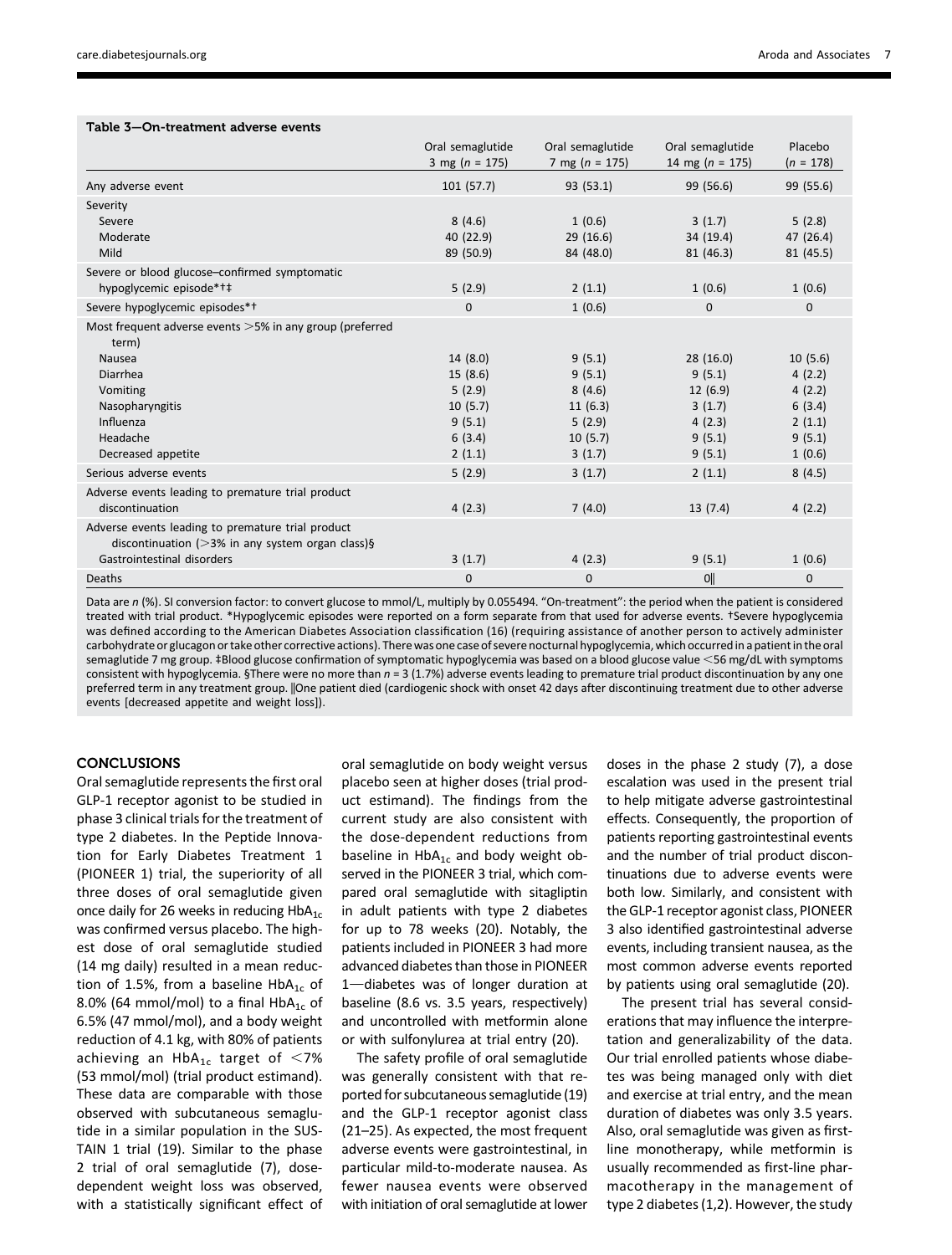of oral semaglutide as monotherapy, as required by regulatory agencies, allows a clearer clinical interpretation of its efficacy and safety. Longer-duration trials are needed to determine the durability of the effect of oral semaglutide; such trials are part of the PIONEER program and include testing versus active comparators and also examining the efficacy and safety of oral semaglutide in combination with other glucose-lowering medications, including metformin. At present, the efficacy and safety of oral semaglutide compared with sitagliptin have been reported in patients with type 2 diabetes uncontrolled with metformin, alone or with sulfonylureas, in the PIONEER 3 trial, which demonstrated significantly greater HbA<sub>1c</sub> reductions for the oral semaglutide 7 and 14 mg once-daily doses compared with sitagliptin (20).

The design of the present trial included estimands, as recommended by recent regulatory guidelines (13), to address different scientific questions of interest and to prespecify how intercurrent events and missing data were to be handled. The treatment policy estimand, which evaluates effect regardless of adherence to randomized treatment, may be relevant for understanding overall population-level effects, accounting for treatment effect, risks, adherence, and the addition of "rescue" medication. This is complemented by the trial product estimand, which here estimates treatment effect for those who remain on treatment without rescue medication, to support clinical decision-making by describing the anticipated treatment effect. A numerically greater  $HbA_{1c}$  reduction was observed with placebo for the treatment policy estimand compared with the trial product estimand, which is likely due to the inclusion of patients receiving rescue medication. However, in general, efficacy results were broadly consistent whether based on the treatment policy or trial product estimands, likely reflective of a high proportion of patients completing the trial with the vast majority completing on treatment (12).

## Conclusion

PIONEER 1 demonstrates the efficacy and safety of the novel oral GLP-1 receptor agonist, semaglutide, in patients with type 2 diabetes. Oral semaglutide achieved clinically meaningful and superior glucose lowering (all dose levels) and

weight loss (14 mg dose) when used as monotherapy in patients with type 2 diabetes. Treatment with oral semaglutide was well tolerated, with a safety and tolerability profile consistent with the GLP-1 receptor agonist class. Ongoing additional studies in the PIONEER program will further define its effect when used in combination with other glucoselowering therapies and in other populations (e.g., in those with high cardiovascular risk or renal impairment) of interest.

Acknowledgments. Emisphere Technologies is acknowledged for providing a license to Eligen Technology, the SNAC component of oral semaglutide. The authors thank the patients participating in this trial, the investigators, all trial site staff, and all Novo Nordisk A/S employees involved in the trial. The authors also thank Helle Lynggaard (Novo Nordisk A/S) for her contribution to developing the manuscript, Brian Bekker Hansen of Novo Nordisk for critically reviewing the manuscript, and Graham Allcock and Emma Marshman (Spirit Medical Communications Group Ltd.) for medical writing and editorial assistance.

Duality of Interest. This trial was funded by Novo Nordisk A/S. Novo Nordisk A/S designed the trial, monitored sites, and collected and analyzed the data. Editorial support was funded by Novo Nordisk A/S and provided by independent medical writers under the guidance of the authors. V.R.A. reports receiving consultancy fees from Adocia, AstraZeneca, BD, Novo Nordisk A/S, Sanofi, and Zafgen and research grant support (to institution) from AstraZeneca/ Bristol-Myers Squibb (BMS), Calibra, Eisai, Janssen, Novo Nordisk A/S, Sanofi, and Theracos. J.R. reports serving on scientific advisory boards and receiving honorarium or consulting fees from Eli Lilly, Novo Nordisk A/S, Sanofi, Janssen, Boehringer Ingelheim, and Intarcia Therapeutics and receiving grants/research support from Merck, Pfizer, Sanofi, Novo Nordisk A/S, BMS, Eli Lilly, GlaxoSmithKline, AstraZeneca, Janssen, Genentech, Boehringer Ingelheim, Intarcia Therapeutics, and Lexicon. Y.T. reports receiving honorarium for serving on advisory boards for Merck Sharp & Dohme (MSD), Boehringer Ingelheim, Mitsubishi Tanabe Pharma, Daiichi Sankyo, Novo Nordisk A/S, Eli Lilly, Sanofi, Astellas Pharma, AstraZeneca, and Teijin; receiving speakers fees from MSD, Ono Pharmaceutical Co. Ltd., Boehringer Ingelheim, Takeda, Mitsubishi Tanabe Pharma, Daiichi Sankyo, Sanwa Kagaku Kenkyusho, Novo Nordisk A/S, Eli Lilly, Sanofi, Sumitomo Dainippon Pharma, Shionogi, Bayer Yakuhin, Astellas Pharma, and AstraZeneca; and research support from MSD, Ono Pharmaceutical Co. Ltd., Boehringer Ingelheim, Novartis, Takeda, Daiichi Sankyo, Sanwa Kagaku Kenkyusho, Novo Nordisk A/S, Eli Lilly, Sanofi, Sumitomo Dainippon Pharma, Shionogi, Astellas Pharma, and Astra-Zeneca. Y.A. reports receiving personal fees from Novo Nordisk A/S. E.C.M.V. reports receiving research honoraria from Novo Nordisk A/S as Principal Investigator in the PIONEER 1 trial.

O.K.J. reports being an employee and stockholder of Novo Nordisk A/S. E.C. reports being an employee and stockholder of Novo Nordisk A/S. C.L.H. reports being an employee of Novo Nordisk A/S. M.H. reports receiving consultancy fees from Novo Nordisk A/S, Eli Lilly, Sanofi, AstraZeneca, and Novatin; grants from Eli Lilly, BMS, and AstraZeneca; and lecture or other fees from Novo Nordisk A/S, Eli Lilly, Novartis, Sanofi, Johnson & Johnson, AstraZeneca, Novatin, Medtronic, and Mundipharma.

Author Contributions. V.R.A. and M.H. served as global signatory investigators on the study. V.R.A., J.R., Y.T., J.A.,N.M.L., E.C.M.V.,O.K.J., E.C., C.L.H., and M.H. were responsible for the acquisition, analysis, or interpretation of data and drafting of or critical revision of the manuscript for important intellectual content. O.K.J. was responsible for the statistical analysis. E.C. and C.L.H. were involved in the concept and design of the study. V.R.A. and C.L.H. are the guarantors of this work and, as such, had full access to all the data in the study and take responsibility for the integrity of the data and the accuracy of the data analysis.

Prior Presentation. Parts of this study were presented in abstract form at the 78th Scientific Sessions of the American Diabetes Association, Orlando, FL, 22–26 June 2018, and at the 54th Annual Meeting of the European Association for the Study of Diabetes, Berlin, Germany, 1–5 October 2018.

#### References

1. American Diabetes Association. 8. Pharmacologic approaches to glycemic treatment: Standards of Medical Care in Diabetes–2018. Diabetes Care 2018;41(Suppl. 1):S73–S85

2. Inzucchi SE, Bergenstal RM, Buse JB, et al. Management of hyperglycaemia in type 2 diabetes, 2015: a patient-centred approach. Update to a position statement of the American Diabetes Association and the European Association for the Study of Diabetes. Diabetologia 2015;58:429–442 3. U.S. Food and Drug Administration. Ozempic-Highlights of prescribing information [Internet], 2017. Available from [https://www.accessdata](https://www.accessdata.fda.gov/drugsatfda_docs/label/2017/209637lbl.pdf) [.fda.gov/drugsatfda\\_docs/label/2017/](https://www.accessdata.fda.gov/drugsatfda_docs/label/2017/209637lbl.pdf)

[209637lbl.pdf.](https://www.accessdata.fda.gov/drugsatfda_docs/label/2017/209637lbl.pdf) Accessed 14 November 2018 4. Marso SP, Bain SC, Consoli A, et al.; SUSTAIN-6 Investigators. Semaglutide and cardiovascular outcomes in patients with type 2 diabetes. N Engl J Med 2016;375:1834–1844

5. Graaf Cd, Donnelly D, Wootten D, et al. Glucagon-like peptide-1 and its class B G protein-coupled receptors: a long march to therapeutic successes. Pharmacol Rev 2016;68: 954–1013

6. Mahato RI, Narang AS, Thoma L, Miller DD. Emerging trends in oral delivery of peptide and protein drugs. Crit Rev Ther Drug Carrier Syst 2003;20:153–214

7. Davies M, Pieber TR, Hartoft-Nielsen ML, Hansen OKH, Jabbour S, Rosenstock J. Effect of oral semaglutide compared with placebo and subcutaneous semaglutide on glycemic control in patients with type 2 diabetes: a randomized clinical trial. JAMA 2017;318:1460–1470

8. Buckley ST, Bækdal TA, Vegge A, et al. Transcellular stomach absorption of a derivatized glucagon-like peptide-1 receptor agonist. Sci Transl Med 2018;10:eaar7047